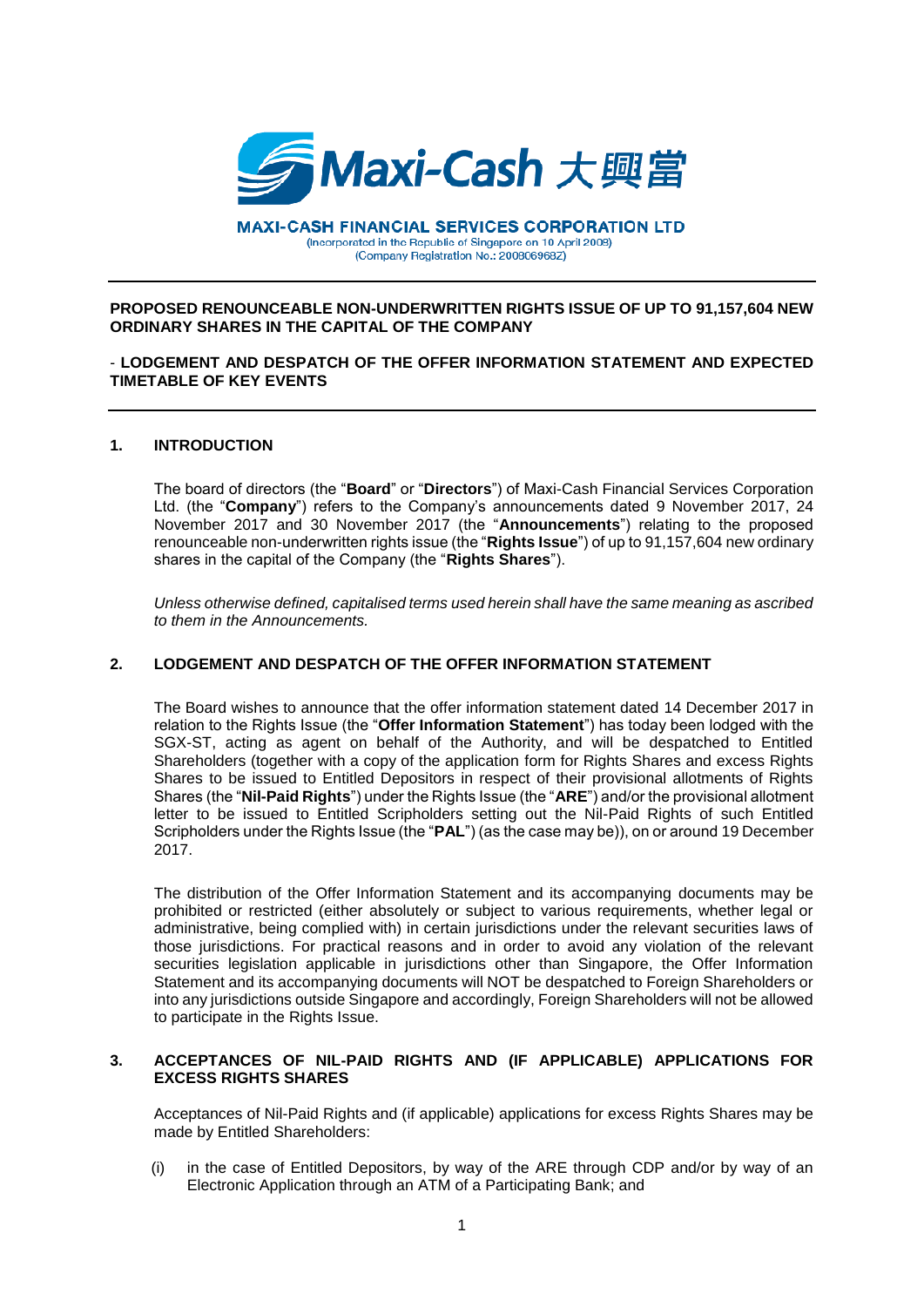(ii) in the case of Entitled Scripholders, by way of the PAL through the Share Registrar.

More information on the procedures for acceptance of, payment and application for excess Rights Shares by Entitled Shareholders may be found in the Offer Information Statement, the ARE and the PAL.

# **4. TRADING PERIOD FOR NIL-PAID RIGHTS**

The trading period for the Nil-Paid Rights on Catalist will commence at **9.00 a.m. on 19 December 2017** and will end at **5.00 p.m. on 28 December 2017**.

Entitled Depositors who sell their Nil-Paid Rights during the Nil-Paid Rights trading period need not forward the ARE to a Purchaser as arrangements will be made by CDP for separate application forms for Rights Shares to be issued to Purchasers in respect of their purchase of Nil-Paid Rights under the Rights Issue traded on Catalist under the book-entry (scripless) settlement system (the "**ARS**"). Purchasers should note that CDP will, on behalf of the Company, send the ARS, accompanied by the Offer Information Statement, by ordinary post and at the Purchaser's own risk, to their respective Singapore addresses as maintained in the records of CDP. For the avoidance of doubt, only Entitled Shareholders (and not Purchasers or renouncees of Entitled Shareholders) shall be entitled to apply for additional Rights Shares in excess of their Nil-Paid Rights.

The Offer Information Statement and its accompanying documents will NOT be despatched to Foreign Purchasers. Foreign Purchasers who wish to accept the Nil-Paid Rights credited to their Securities Accounts should make the necessary arrangements with their Depository Agents or stockbrokers in Singapore.

If it is practicable to do so, arrangements may, at the absolute discretion of the Company, be made for the Nil-Paid Rights which would otherwise have been provisionally allotted to Foreign Shareholders to be sold "nil-paid" on Catalist as soon as practicable after commencement of trading of Nil-Paid Rights. Such sales will, however, only be effected if the Company, in its absolute discretion, determines that a premium can be obtained from such sales after taking into account expenses to be incurred in relation thereto.

## **5. COLLECTION OF OFFER INFORMATION STATEMENT**

Entitled Shareholders who do not receive the Offer Information Statement and its accompanying documents (i.e. the ARE and/or the PAL (as the case may be)) on or around 19 December 2017 may, during the period up to 5.00 p.m. on 4 January 2018 (or such other times(s) and/or date(s) as may be announced from time to time by or on behalf of the Company), obtain copies of the documents from CDP or the Share Registrar (as the case may be) at their respective addresses as follows:

#### **CDP**

The Central Depository (Pte) Limited 9 North Buona Vista Drive #01-19/20 The Metropolis Singapore 138588

In the case of Entitled Depositors: In the case of Entitled Scripholders:

## **Share Registrar**

B.A.C.S. Private Limited 8 Robinson Road #03-00 ASO Building Singapore 048544

Purchasers who do not receive the ARS and/or the Offer Information Statement may also obtain copies of the same from CDP (at the address stated above) during the period up to 5.00 p.m. on 4 January 2018 (or such other times(s) and/or date(s) as may be announced from time to time by or on behalf of the Company).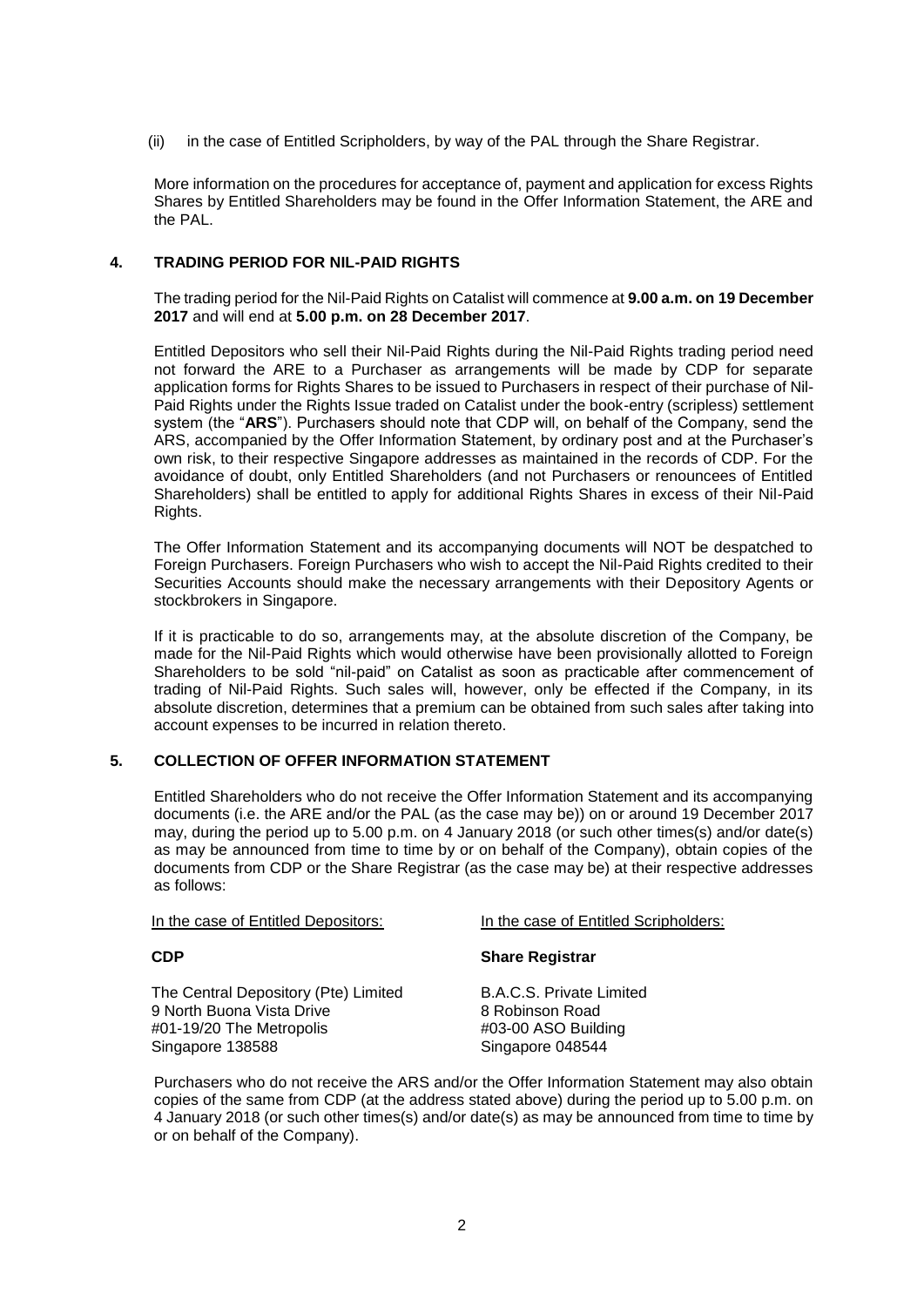# **6. EXPECTED TIMETABLE OF KEY EVENTS**

| Shares traded ex-rights                                                                                          |    | 12 December 2017 from 9.00 a.m.                                                                                                     |
|------------------------------------------------------------------------------------------------------------------|----|-------------------------------------------------------------------------------------------------------------------------------------|
| <b>Books Closure Date</b>                                                                                        |    | 14 December 2017 at 5.00 p.m.                                                                                                       |
| Despatch of Offer Information<br>Statement, the ARE and the PAL (as the<br>case may be) to Entitled Shareholders |    | 19 December 2017                                                                                                                    |
| Commencement of acceptance of and<br>payment for Rights Shares                                                   | t. | 19 December 2017 at 9.00 a.m.                                                                                                       |
| Commencement of trading of Nil-Paid<br><b>Rights</b>                                                             | ÷  | 19 December 2017 at 9.00 a.m.                                                                                                       |
| Last date and time for splitting and<br>trading of Nil-Paid Rights                                               | ÷  | 28 December 2017 at 5.00 p.m.                                                                                                       |
| Last date and time for acceptance of<br>and payment for Rights Shares                                            | ÷  | 4 January 2018 at 5.00 p.m. (or 9.30 p.m. for<br>Applications<br>through<br>Electronic<br><b>ATMs</b><br>οf<br>Participating Banks) |
| Last date and time for renunciation of<br>and payment for Rights Shares                                          | ÷  | 4 January 2018 at 5.00 p.m.                                                                                                         |
| Last date and time for application and<br>payment for excess Rights Shares                                       | ÷  | 4 January 2018 at 5.00 p.m. (or 9.30 p.m. for<br>Applications<br>through<br>Electronic<br><b>ATMs</b><br>οf<br>Participating Banks) |
| Expected date for issuance of the Rights<br><b>Shares</b>                                                        | ÷  | 10 January 2018                                                                                                                     |
| Expected date when the Securities<br>Accounts of Entitled Depositors are<br>credited with Rights Shares          | ÷  | 12 January 2018                                                                                                                     |
| Expected date for refund of<br>unsuccessful applications (if made<br>through CDP)                                |    | 12 January 2018                                                                                                                     |
| Expected date and time for the listing<br>and commencement of trading of Rights<br><b>Shares</b>                 | ÷  | 12 January 2018 from 9.00 a.m.                                                                                                      |

The above timetable is indicative only and is subject to change. As at the date of this announcement, the Company does not expect the above timetable to be modified. However, the Company may, with the approval of the SGX-ST, the Sponsor and/or CDP, modify the above timetable subject to any limitations under any applicable laws. In such an event, the Company will publicly announce the same through a SGXNET announcement to be posted on the website of the SGX-ST at [http://www.sgx.com.](http://www.sgx.com/)

# **7. GENERAL**

This announcement is qualified in entirety by, and should be read in conjunction, with the full text of the Offer Information Statement. Where appropriate, further details will be disclosed in subsequent announcements.